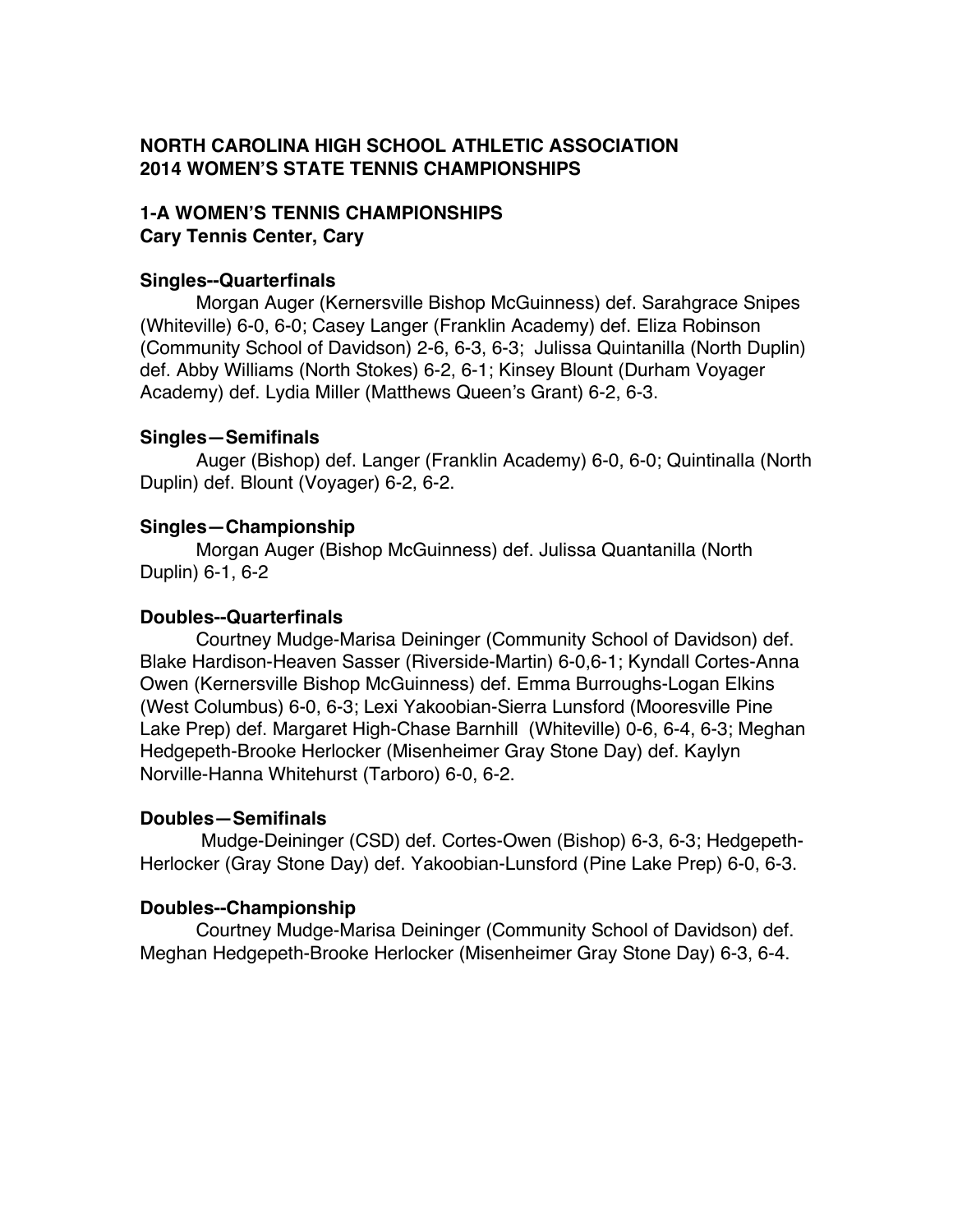## **2-A WOMEN'S TENNIS CHAMPIONSHIPS Cary Tennis Center, Cary**

### **Singles—First Round**

Caroline Cowan (Kill Devil Hills First Flight) def. Rachel Watlington (Yanceyville Bartlett Yancey) 6-4, 6-4; Olivia Varner (West Davidson) def. Alivia Liveway (Polk County) 6-3, 5-7, 6-0; Jessica Ille (Carrboro) def. Emily Wilkinson (Kill Devil Hills First Flight) 6-0, 6-0; Charanya Uppalapati (Lake Norman Charter) def. Jane Blackburn (North Surry) 6-4, 7-6(1); Nancy Bridges (Shelby) def. Kaley Williford (Monroe Central Academy) 6-0, 6-1; Katherine Li (Durham North Carolina School of Science & Math) def. Austin Griffin (North Lenoir) 6-0, 6-2; Kayla Honeycutt (Salisbury) def. Tiffany Onia (Lake Norman Charter) 6-0, 6-0; Rebecca Lui (Durham North Carolina School of Science & Math) def. Claudia Rowe (Hertford County) 6-4, 6-1.

## **Singles—Quarterfinals**

Cowan (First Flight) def. Varner (West Davidson) 6-3, 3-6, 6-2; Ille (Carrboro) def. Uppalapati (Lake Norman Charter) 6-0, 6-2; Bridges (Sheby) def. Li (NCSSM) 6-0, 6-0; Honeycutt (Salisbury) def. Lui (NCSSM) 6-1, 6-0.

### **Singles—Semifinals**

Ille (Carrboro) def. Cowan (Kill Devil Hills First Flight) 6-1, 6-2; Honeycutt (Salisbury) def. Bridges (Shelby) 6-2, 6-2.

# **Singles—Championship**

Kayla Honeycutt (Salisbury) def. Jessica Ille (Carrboro) 6-3, 6-0.

### **Doubles—First Round**

Caroline Smith-Haley Beamon (Wilson Beddingfield) def. Lindsay Tate-Sarah Morse (Siler City Jordan-Matthews) 6-1, 6-4; Maria Capito-Julia Honeycutt (Salisbury) def. Brittany Connor-Lauren Dillard (Newton-Conover) 6-4, 7-5; Lydia Yuan-Sara Yuan (Durham North Carolina School Science & Math) def. Kate Whichard-Ellie Rinehart (Edenton Holmes) 6-0, 6-1; Lauren Bush-Lauren Loveless (Lake Norman Charter) def. Emerson Hayes-Maggie Lancaster (Lexington) 6-2,6-3; Hannah Archer-Olivia Archer (Lake Norman Charter) def. Bryce Helms-Shelby Aldridge (Marshville Forest Hills) 6-0, 6-0; Olivia Shaheen-Abby Rader (Carrboro) def. Lauren Dunlow-Windy Todd (Bertie) 6-3, 6-2; Grace Steinman-Kathryn Rusher (Salisbury) def. Haley Fair-Amy Yarborough (Hendersonville) 6-0, 6-0; Anna Xu-Rachel Xu (Durham North Carolina School Science & Math) def. Peyton Beaman-Brycen Radford (Greene Central) 6-2, 6-3.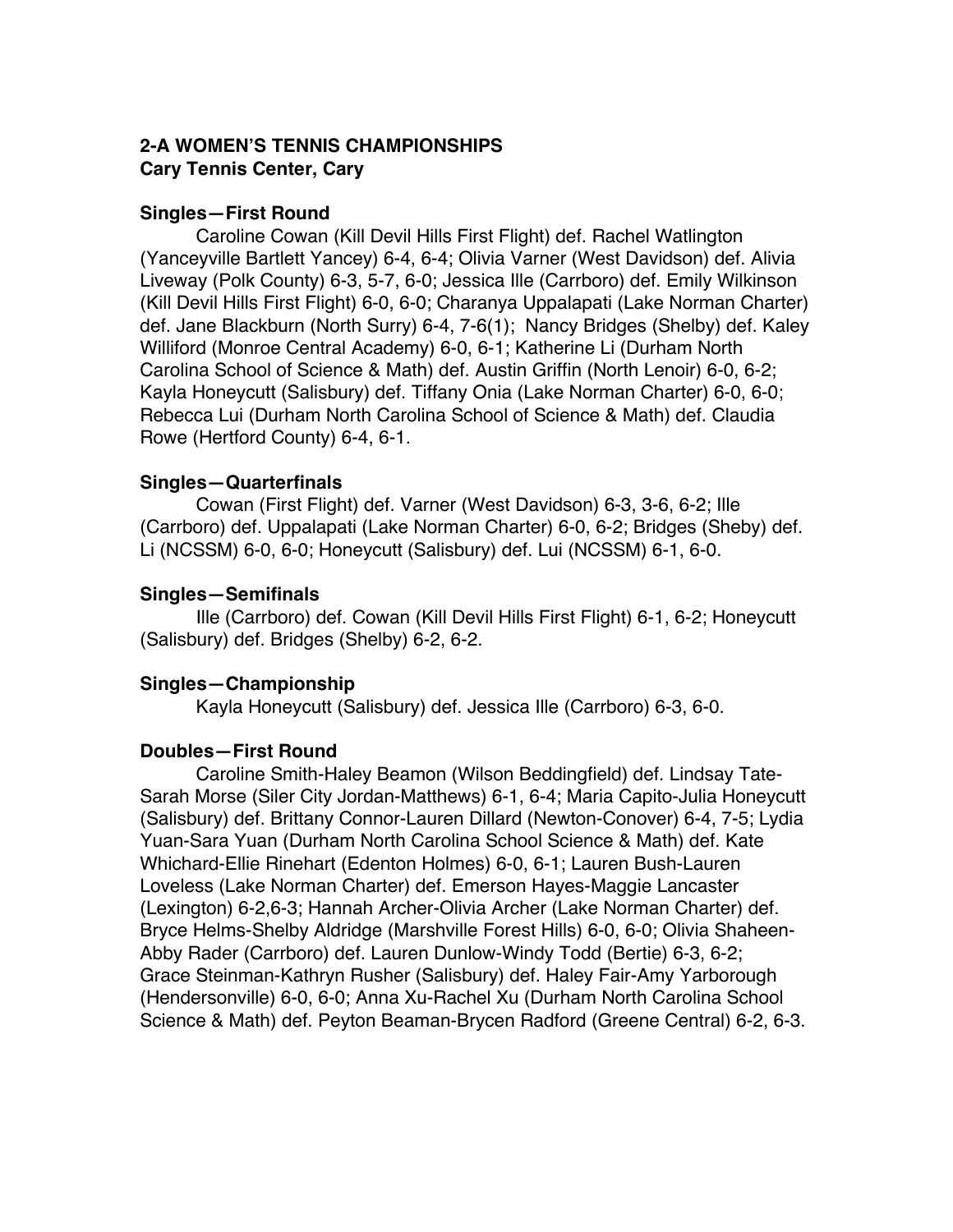#### **Doubles—Quarterfinals**

Smith-Beamon (Beddingfield) def. Capito-Honeycutt (Salisbury) 6-1, 6-3; Yuan-Yuan (NCSSM) def. Bush-Loveless (Lake Norman Charter) 6-3, 7-5; Archer-Archer (Lake Norman Charter) def. Shaheen-Rader (Carrboro) 6-0, 6-0; Steinman-Rusher (Salisbury) def. Xu-Xu (NCSSM) 6-4, 6-1.

#### **Doubles—Semifinals**

Lydia Yuan-Sara Yuan (Durham North Carolina School Science & Math) def. Caroline Smith-Haley Beamon (Wilson Beddingfield) 6-3, 6-3; Hannah Archer-Olivia Archer (Lake Norman Charter) def. Grace Steinman-Kathryn Rusher (Salisbury) 6-0, 6-0.

#### **Doubles—Championship**

Hannah Archer-Olivia Archer (Lake Norman Charter) def. Lydia Yuan-Sara Yuan (NCSSM) 6-1, 6-1.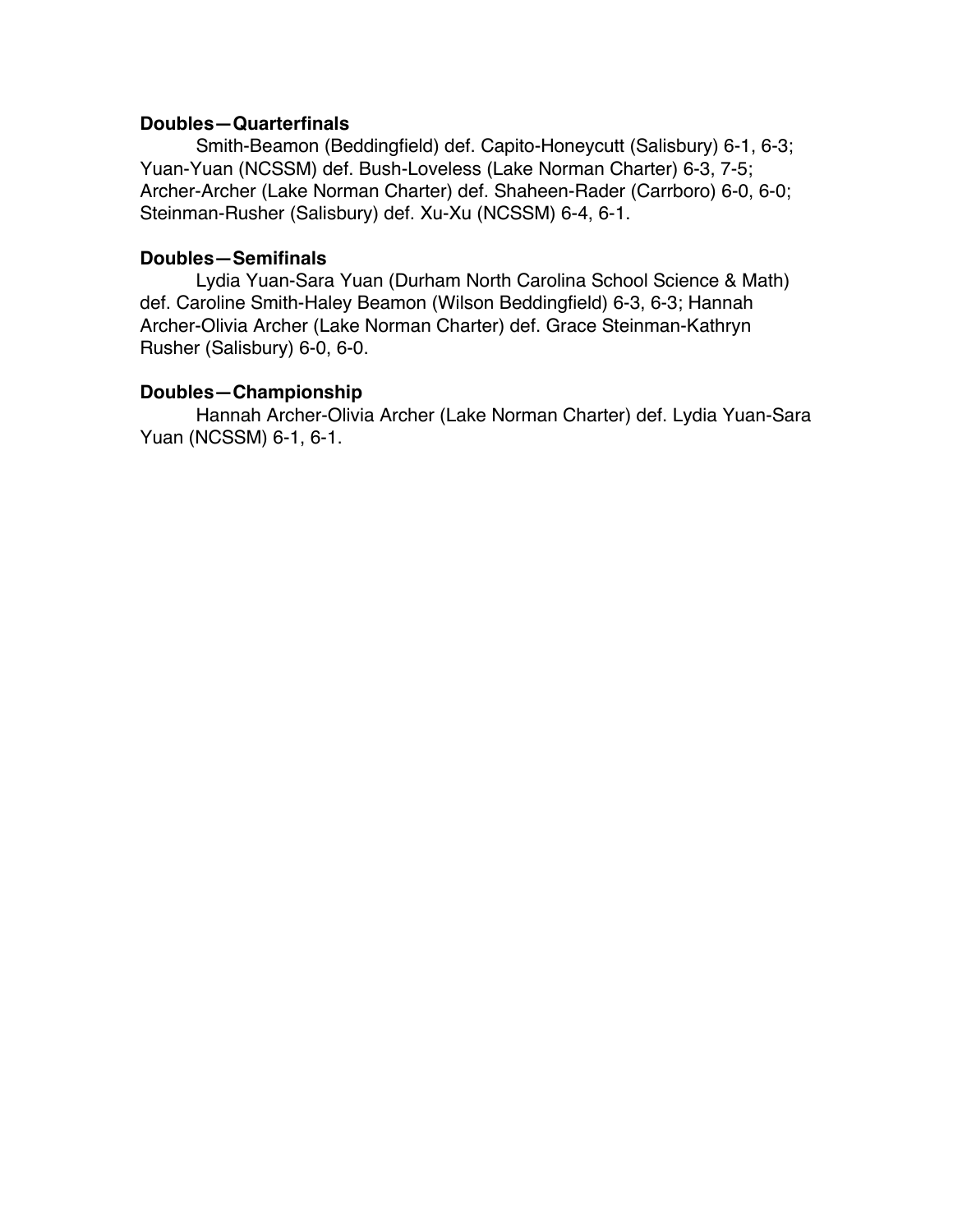# **3A WOMEN'S TENNIS CHAMPIONSHIPS Burlington Tennis Center, Burlington**

## **Singles—First Round**

Taylor Love (Wilson Hunt) def. Julianne Hall (Cameron Union Pines) 6-2, 6-0; Taylor Fredrickson (Morganton Patton) def. Imani Fountain (Concord Cox Mill) 2-6, 6-4, 6-1; Lizzie Galush (Raleigh Cardinal Gibbons) def. Carmen Jordan (Hampstead Topsail) 6-2, 6-2; Savannah Smith (West Henderson) def. Sarah Parker (Waxhaw Cuthbertson) 7-6(4), 0-6, 6-4; Adrienne Haynes (Asheville) def. Rachel Zubrinsky (Waxhaw Marvin Ridge) 6-1, 6-1; Victoria Dixon (Cleveland) def. Mary Beth Jackson (Cameron Union Pines) 6-1, 7-6(5); Sarah Jiang (Concord Cox Mill) def. Lauren Scism (Shelby Crest) 6-1, 6-1; Ashton Walker (Pikeville Charles B. Aycock) def. Kate Freed (Raleigh Cardinal Gibbons) 6-3, 6- 0.

## **Singles—Quarterfinals**

Love (Wilson Hunt) def. Frederickson (Morganton Patton) 6-2, 6-0; Galush (Cardinal Gibbons) def. Smith (West Henderson) 6-2, 6-1; Hayes (Asheville) def. Dixon (Cleveland) 6-0, 6-2; Jiang (Cox Mill) def. Walker (Aycock) 6-0, 6-1.

## **Singles—Semifinals**

Love (Wilson Hunt) def. Galush (Raleigh Cardinal Gibbons) 6-4, 6-3; Hayes (Asheville) def. Jiang (Concord Cox Mill) 6-4, 6-4.

# **Singles—Championship**

Adrienne Hayes (Asheville) def. Taylor Love (Wilson Hunt) 6-2, 2-6, 6-4.

### **Doubles—First Round**

Chandler Brice-Eliza Fike (Rocky Mount) def. Abby Maner-Kristen Marshall (Burlington Williams) 7-5, 6-2;Meredith Emery-Hannah Scott (Waxhaw Marvin Ridge) def. Mary Hamrick-Rosemary Mosher (Asheville) 2-6, 7-5, 6-1; Devin Knors-Jenna Knors (Raleigh Cardinal Gibbons) def. Nhi Pham-Caroline Provost (Swansboro) 6-0, 6-0; Madeline Finley-Julia Kessel (Hickory) def. Carly Landgraf-Shannon Farley (Waxhaw Marvin Ridge) 6-4, 7-5; Sena Mucklow-Kristie Kim (Asheville) def. Laura Isenhour-Sara Lentz (China Grove Jesse Carson) 6-3, 6-2; Natalie Freeman-Summer Jacobs (Raleigh Cardinal Gibbons) def. Liz Short-Elery Williams (Wilson Fike) 6-2, 6-2; Taylor Freeman-Elizabeth Stroup (Thomasville Ledford) def. Hannah Hill-Dakota Tittle (East Henderson) 6-0, 6-2; Huda McGraw-Emma Edge (Fayetteville Terry Sanford) def. Cassidy Coerver-Casey Belom (Pikeville Charles B. Aycock) 6-2, 6-0.

# **Doubles—Quarterfinals**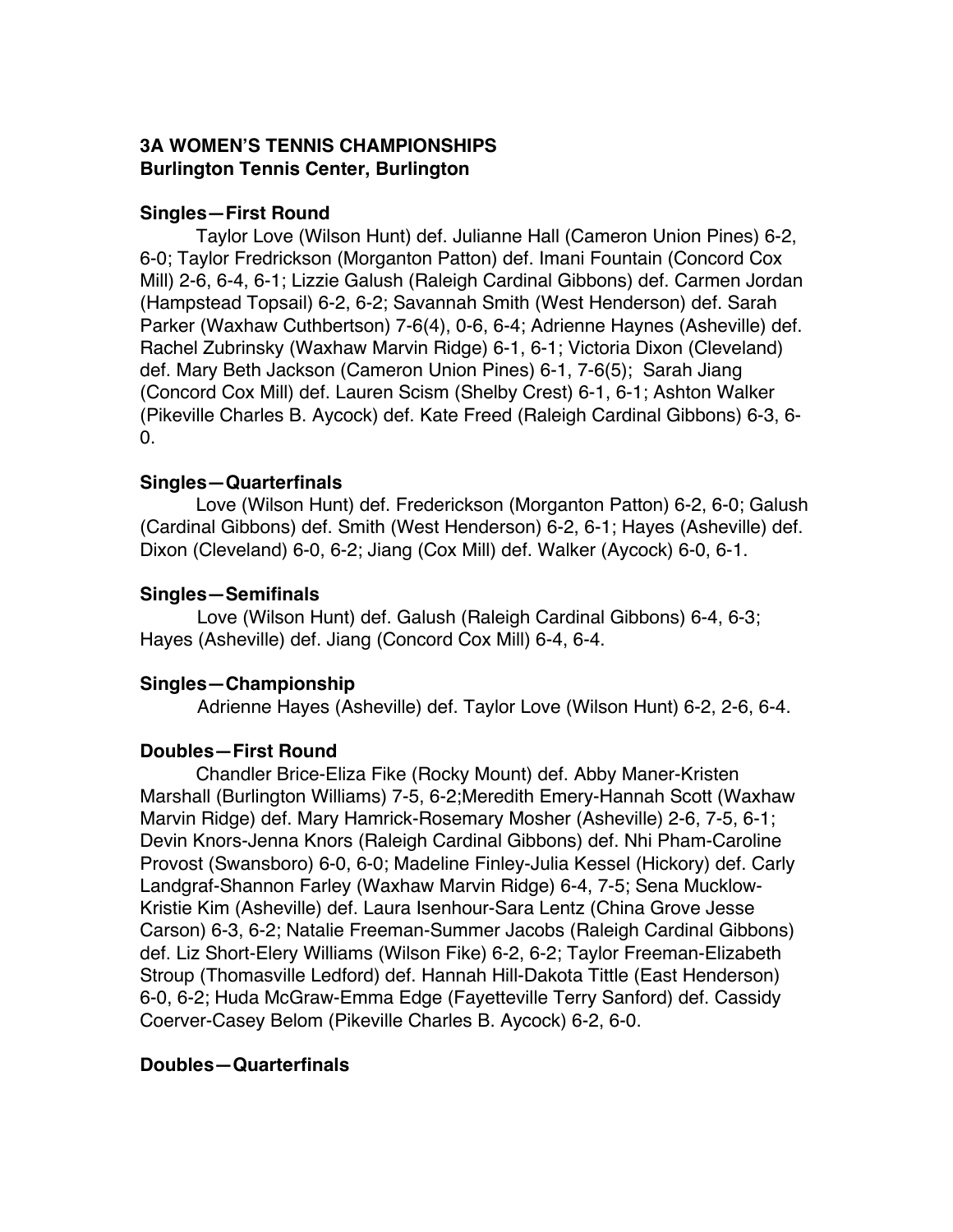Brice-Fike (Rocky Mount) def. Emery-Scott (Marvin Ridge) 6-3, 6-2; Knors-Knors (Cardinal Gibbons) def. Finley-Kessell (Hickory) 6-2, 6-0; Freeman-Jacobs (Cardinal Gibbons) def. Kim-Mucklow (Asheville) 6-3, 6-3; McGraw-Edge (Terry Sanford) def. Freeman-Stroup (Ledford) 7-5, 6-2.

#### **Doubles—Semifinals**

Knors-Knors (Raleigh Cardinal Gibbons) def. Brice-Fike (Rocky Mount) 6- 3, 6-0; McGraw-Edge (Fayetteville Terry Sanford) def. Freeman-Jacobs (Raleigh Cardinal Gibbons) 6-4, 6-4.

### **Doubles—Championship**

Devin Knors-Jenna Knors (Cardinal Gibbons) def. Emma Edge-Huda McGraw (Terry Sanford) 6-3, 6-2.

# **4A WOMEN'S TENNIS CHAMPIONSHIPS Millbrook Exchange Park, Raleigh**

## **Singles—First Round**

Supriya Narisetti (Cary) def. Taylor Walicki (Wilmington New Hanover) 6- 0, 6-0; Ellis Brown (Greensboro Page) def. Maddie Weber (Charlotte Myers Park) 7-5, 6-3; Susanne Boyden (Raleigh Wakefield) def. Dawson Cooper (Wilmington New Hanover) 6-0, 6-0; Hailey Simon (Charlotte Ardrey Kell) def. Hannah Ansari (Greensboro Page) 6-2, 6-1; Lauren Gish (Lake Norman) def. Lauren Laughton (Durham Riverside) 6-0, 6-2; Savannah Taranto (Raleigh Millbrook) def. Frances Reed (Greenville JH Rose) 6-1, 6-1; Peyton Pesavento (Winston-Salem RJ Reynolds) vs. Gabby Moore (Cornelius Hough) 6-0, 6-1; Amanda Cyr (Cary Panther Creek) def. Emma Gentry Landry (Southern Pines Pinecrest) 6-1, 6-0.

### **Singles—Quarterfinals**

Narisetti (Cary) def. Brown (Page) 6-0,6-0; Boyden (Wakefield) def. Simon (Ardrey Kell) 6-0, 6-2; Gish (Lake Norman) def. Taranto (Millbrook) 6-2 3-6, 6-0; Pesavento (R.J. Reynolds) def. Cyr (Panther Creek) 6-3, 6-3.

### **Singles—Semifinals**

Boyden (Raleigh Wakefield) def. Narisetti (Cary) 6-2, 5-7, 6-3; Pesavento (Winston-Salem Reynolds) def. Gish (Lake Norman) 6-2, 6-2.

### **Singles—Championship**

Susanne Boyden (Wakefield) vs. Peyton Pesavento (Winston-Salem Reynolds)

# **Doubles—First Round**